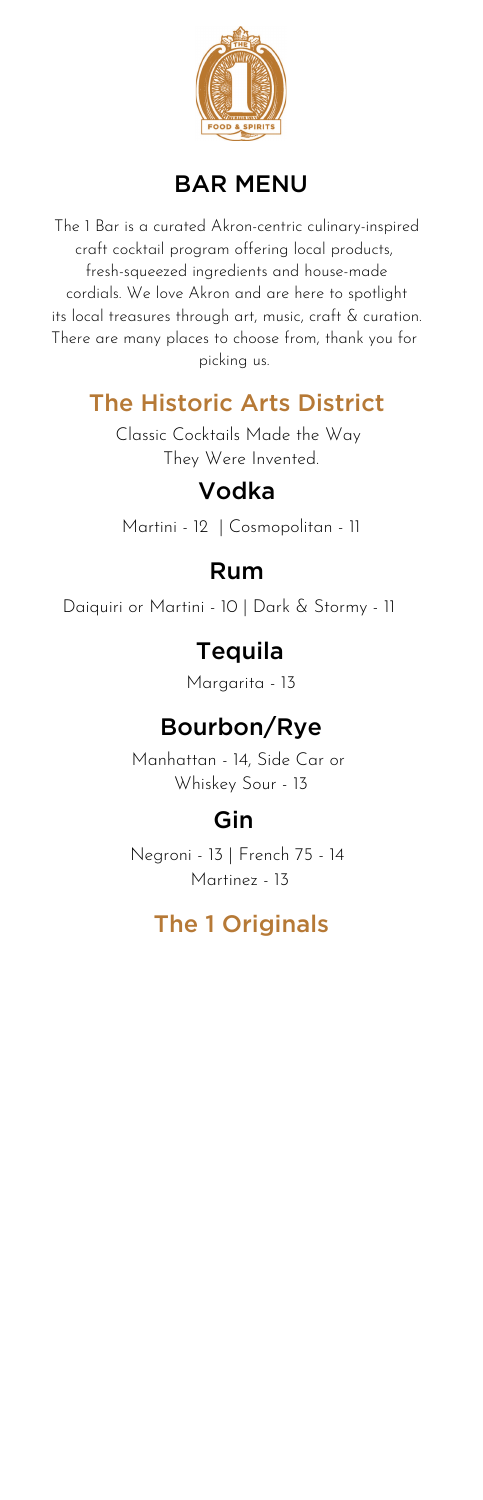

#### Spirits Bourbon/Whiskey

Uncle Nearest 1824 - 15 Elijah Craig, Jameson - 10 Crown Royal, Crown Apple, Jack Daniels - 8

#### Scotch

## Rye

Templeton - 10

JW Blue Ghost & Rare  $70$ Oban 14- 20 Macallan - 12/16 JW Black - 15

### Gin

Bombay Sapphire - 13 Watershed 4 Peel - 12 Hendricks - 11

# Vodka

Grey Goose - 10 Watershed, Tito's Ketel One - 8

Rum Bacardi Superior - 8 Gosling - 8

## Mezcal

Illegal - 10

## Tequila

Espolon Blanco - 10 Patron Blanco - 8

# Happy Hour

Monday - Thursday 4 PM - 6 PM

# Appetizers - 12

Korean Short Rib Tacos | Pan Seared Pork Belly Thai Shrimp | Spanish Chorizo Flatbread Margherita Flatbread

> Consuming raw or undercooked meats, poultry, seafood, shellfish, or eggs may increase the risk of a food-borne illness

# Social Spirits

House Wines - 7 Bottled Beer - 4 Local IPA's on Tap - 5

# Cocktails - 10

Americano, Manhattan, Tiki Punch Fernet-Branca, Old Fashioned, Martini

# Featured Craft or Secret **Cocktails**

Ask your server or bartender regarding our BLU Board specials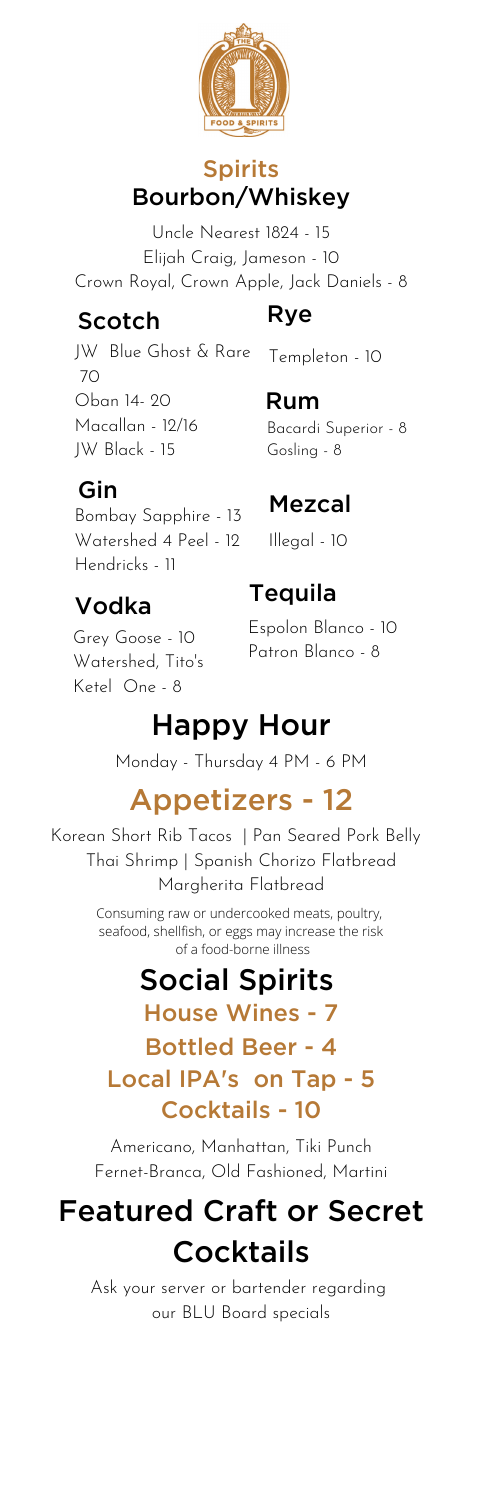

# Local Legends

Cocktails inspired by Local Akron Legends. Changes seasonally.

Pretending to Pretend - 13 Mezcal | Jalapeno | Sage | Lemon | Lime Agave | Grapefruit

## Magic Potion - 14

Bourbon | Reduced Red Wine | Activated Charcoal | Hibiscus Bitters (inspired by the Black Keys)

## Something for Everyone - 13

Bourbon Rum | Lemongrass Tea Oilio Saccharum | House-Made Falernum (inspired by Devo)

## **House**

# Recommendations

#### Red Raven - 16

Uncle Nearest 1824 | Fernet | Aperol Peychauds Bitters | Burnt Orange Stings the tongue with warmth. Balanced toward the front of the palette.

#### Grim Green A Love Poem - 14

Watershed 4 Peel Gin | Dry Vermouth | Luxardo Prosecco | Absinthe | Lime | Wildflower

Well balanced and effervescent with tastes of the Old World. A stylized nod at classic Nola cocktails. Front of the palette pleasing.

# Secret Cocktails

## Secret Drink No. 1 - 12

Bourbon | Rosemary Smoke | Noccino

## Secret Drink No. 2 - 14

Tell us your mood or guess what's inside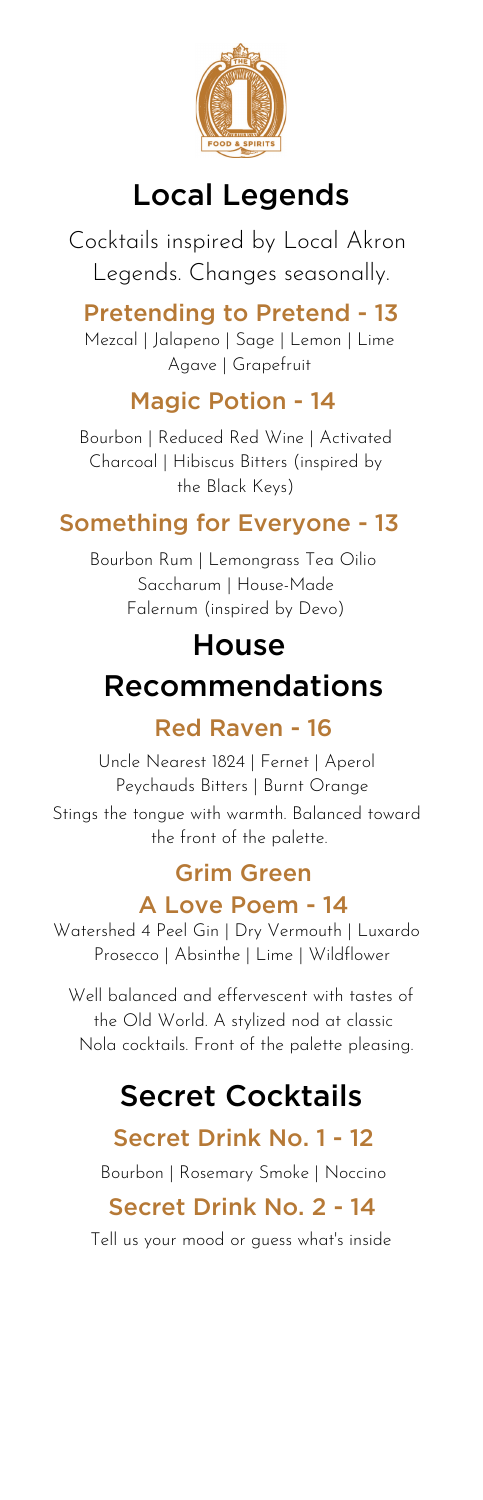

# Wine List

#### Red

| Famiglia Chianti                 | 9/36          |
|----------------------------------|---------------|
| Mi Terruno Malbec                | 9/36          |
| Elqui Valley Red Blend - Chile   | 11/39         |
| Gregory James Old Vine Zinfandel | 11/39         |
| Dry Creek Valley                 |               |
| Etichetta BLU Rosso House Red    | 11/40         |
| Mi Terruno Cabernet Sauvignon    | 10/39         |
| Ondolon Tempranillo              | 9             |
| Willow Brook Pinot Noir          | $\mathcal{I}$ |
| Martino Old Vine Malbec Classico | 38            |
| Chateau Meillier Bordeaux        | 40            |
| Zonte's Shiraz Chocolate Factory | 37            |
| Toscana Cercatoja Super Tuscan   | 69            |
| Bledsoe Cabernet Sauvignon       | 115           |
| Walla Walla Valley               |               |
| Laird Family Estates Cabernet    | 130           |
| Eagle Eye Cabernet Sauvignon     | 120           |

#### **White**

| California Republic Chardonnay      |       |
|-------------------------------------|-------|
| Comelli Pinot Grigio - Italy        | 9/36  |
| Doelas Arbarino - Spain             | 11/39 |
| Beyer Alsace Pinot Blanc            | 12/40 |
| Joseph Mellot Pouilly-Fume - France | 48    |
| Gregory James Hawk Hill Chardonnay  | 55    |
| Sonoma                              |       |
| Meadowcroft Chardonnay              | 45    |
| Mary Hill Viognier                  | 34    |
| Materra Chardonnay, Napa Valley     | 69    |
|                                     |       |

#### Sparkling Wines

| Gautier Domaine de Racadure | 12/40 |
|-----------------------------|-------|
| Rose, Loire Valley          |       |
| Aurantis Prossecco          | 10/36 |

#### Local Brewed IPA's on Tap

Lock 15 Instigator, Thirsty Dog Blood Orange, - 7 Lock 15 Cascade Locks Pale Ale, Thirsty Dog Labrador Lager, Thirsty Dog Raspberry Ale - 6

#### Bottled Beer

Thirsty Dog Old Leghumper - 6 Yeungling, Budweiser Budweiser Light, Michelob Ultra - 5